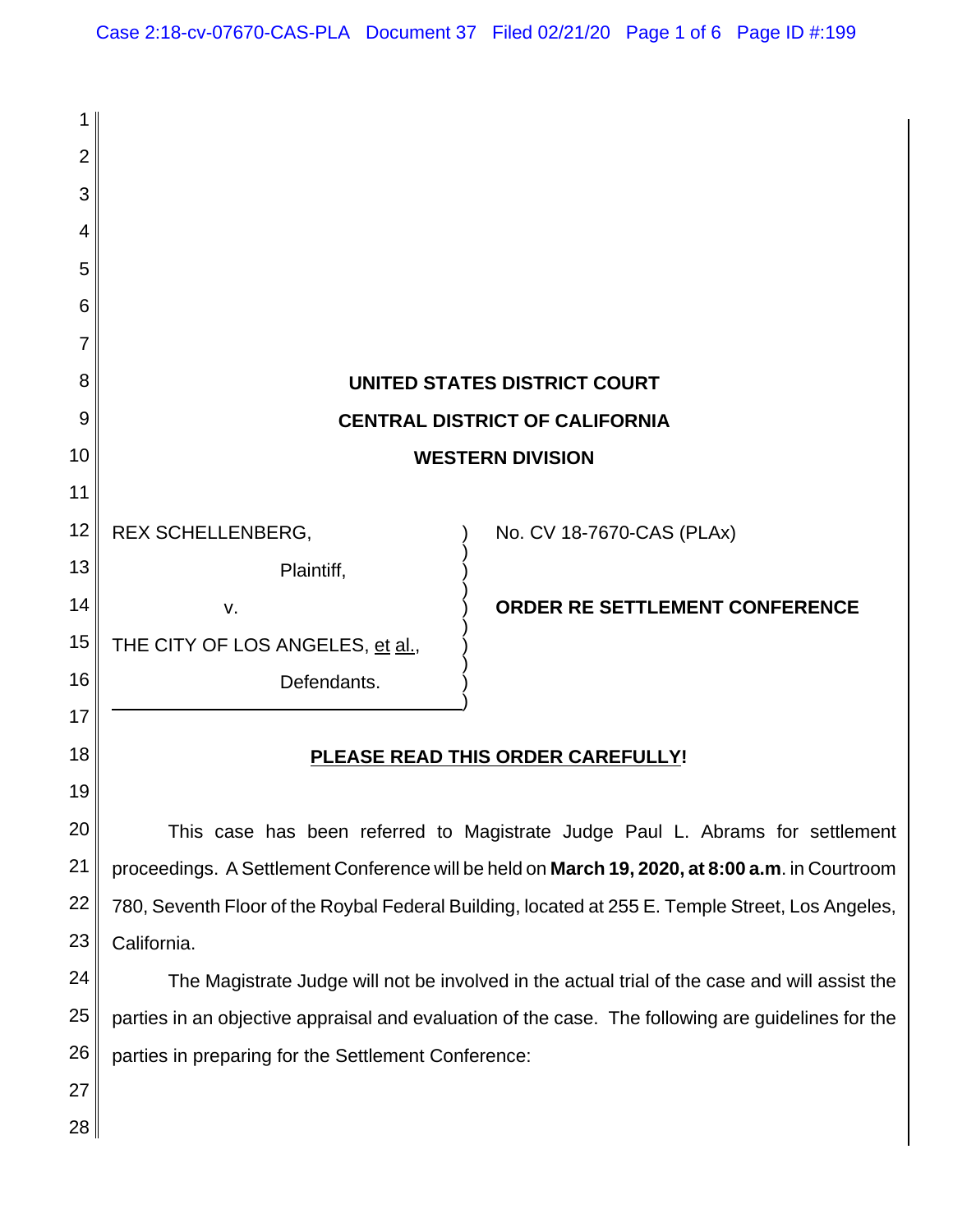1 2 3 1. The purpose of the Settlement Conference is to permit an informal discussion between the attorneys, parties, non-party indemnitors or insurers, and the settlement judge, of every aspect of the case bearing on its settlement value.

4 5 6 7 2. Pursuant to Local Rule 16-14.8, all settlement proceedings shall be confidential and no statement made therein shall be admissible in any proceeding in the case, unless the parties otherwise agree. No part of a settlement proceeding shall be reported or otherwise recorded, without the consent of the parties, except for any memorialization of a settlement.

8 9 10 11 12 13 14 15 16 17 18 19 20 21 3. In addition to counsel who will try the case being present, a person with full settlement authority must likewise be present for the conference. This requirement contemplates the physical presence of your client or, if a corporate or governmental entity, of an authorized and knowledgeable representative of your client.<sup>1</sup> This requirement applies even if the representative resides outside of the Central District. The plaintiff's representative must have full and final authority, **in the representative's sole discretion**, to authorize dismissal of the case with prejudice, or to accept a settlement amount recommended by the settlement judge down to the defendant's last offer made prior to the settlement conference. The defendant's representative must have final settlement authority to commit the defendant to pay, **in the representative's sole discretion**, a settlement amount recommended by the settlement judge up to the plaintiff's prayer (excluding punitive damage prayers), or up to the plaintiff's last demand made prior to the settlement conference, whichever is **lower**. The purpose of this requirement is to have representatives present who can settle the case during the course of the conference without consulting a superior.

22 23 4. If Board approval is required to authorize settlement, the attendance of at least one sitting and knowledgeable member of the Board (preferably the Chairman) is **absolutely required**.

24 25

<sup>26</sup> 27 28 <sup>1</sup> However, if this matter is a lawsuit in which the United States or any of its agencies is a party, the Assistant United States Attorney who will try the case may appear without a representative, provided that he or she comes armed with the full measure of authority conveyed by his or her superiors within the United States Attorney's Office after appropriate consultation.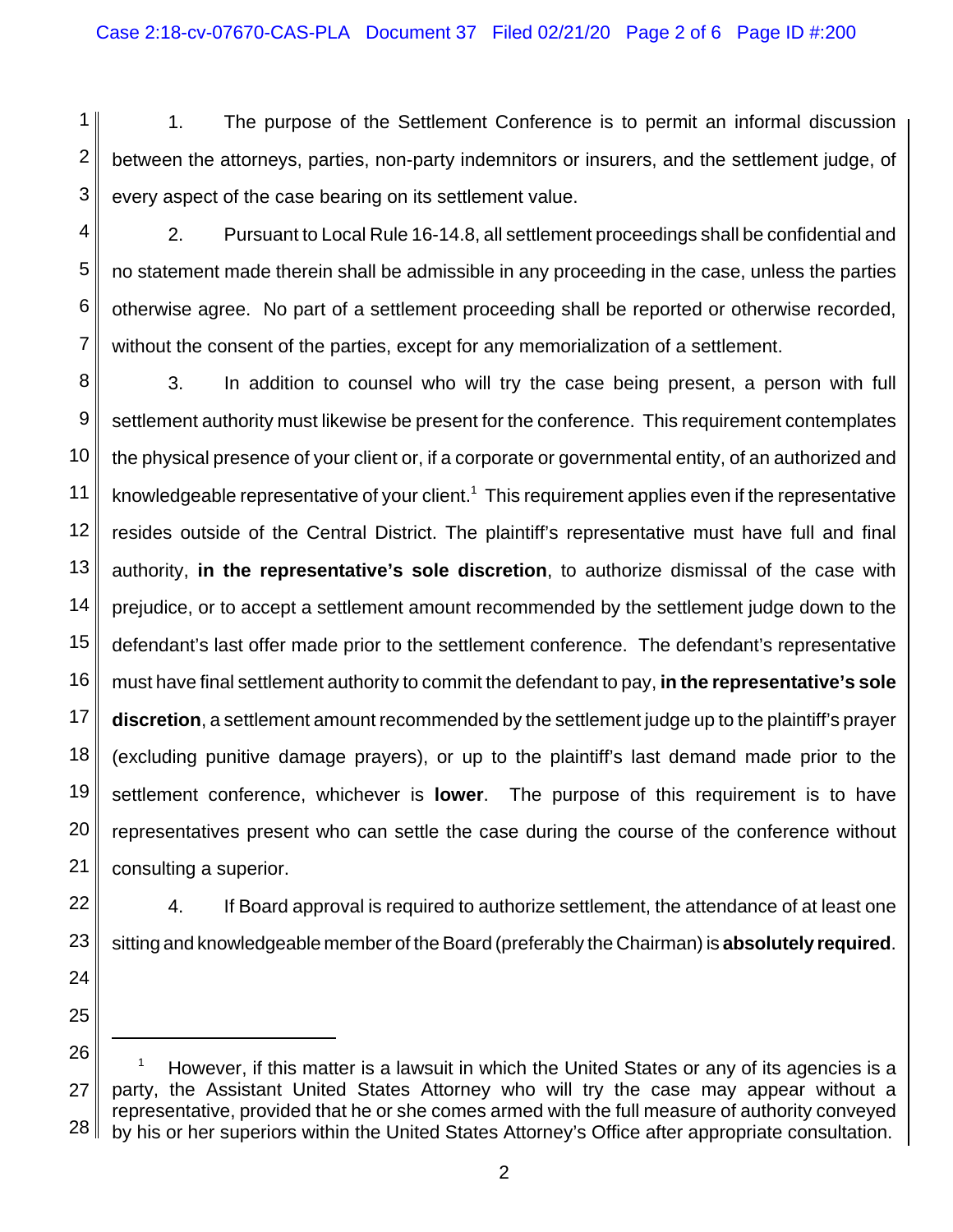1 2 3 4 5. Counsel appearing without their clients (whether or not counsel purportedly have been given settlement authority) may cause the settlement conference to be cancelled and rescheduled. The noncomplying party, attorney, or both, may be assessed the costs and expenses incurred by other parties as a result of such cancellation and rescheduling.

5 6 7 8 9 10 11 12 13 14 6. Any insurance company that is a party to the case or is contractually required to defend or to pay damages assessed within policy limits, shall have a settlement representative present at the conference. Such representative must have final settlement authority to commit the company to pay, **in the representative's sole discretion**, an amount recommended by the settlement judge within the policy limits. The purpose of this requirement is to have an insurance representative present who can settle the outstanding claim or claims during the course of the conference without consulting a superior. An insurance representative authorized to pay, **in his or her sole discretion**, up to the plaintiff's last demand made prior to the settlement conference will also satisfy this requirement. Counsel of record will be responsible for timely advising any involved non-party insurance company of the requirements of this Order.

15 16 17 18 19 20 21 22 7. The settlement judge may, in his discretion, converse with the lawyers, the parties, the insurance representatives, or any one of them outside of the hearing of the others. The comments of the judge during such separate sessions are not to be used by counsel in settlement negotiations with opposing counsel. This is a necessary requirement in order to avoid intentional or unintentional misquotation of the judge's comments. If all counsel and parties are not present to hear the Court's opinions, it is all too easy for counsel to misrepresent the Court's comments in an effort to obtain a tactical advantage with opposing counsel. Violation of this policy may be a hindrance to settlement.

23 24 25 26 27 28 8. Unless otherwise excused by the Court, no later than fifteen (15) days before the date of the settlement conference, counsel for plaintiffs shall fax or hand-deliver a written settlement demand to counsel for defendants. Counsel for defendants shall fax or hand-deliver a response to counsel for plaintiffs no later than twelve (12) days before the date of the settlement conference; if plaintiffs' demand is not accepted, defendants' written response must include a counter-settlement offer. Plaintiffs must then fax or hand-deliver a reply to defendants' counter-

3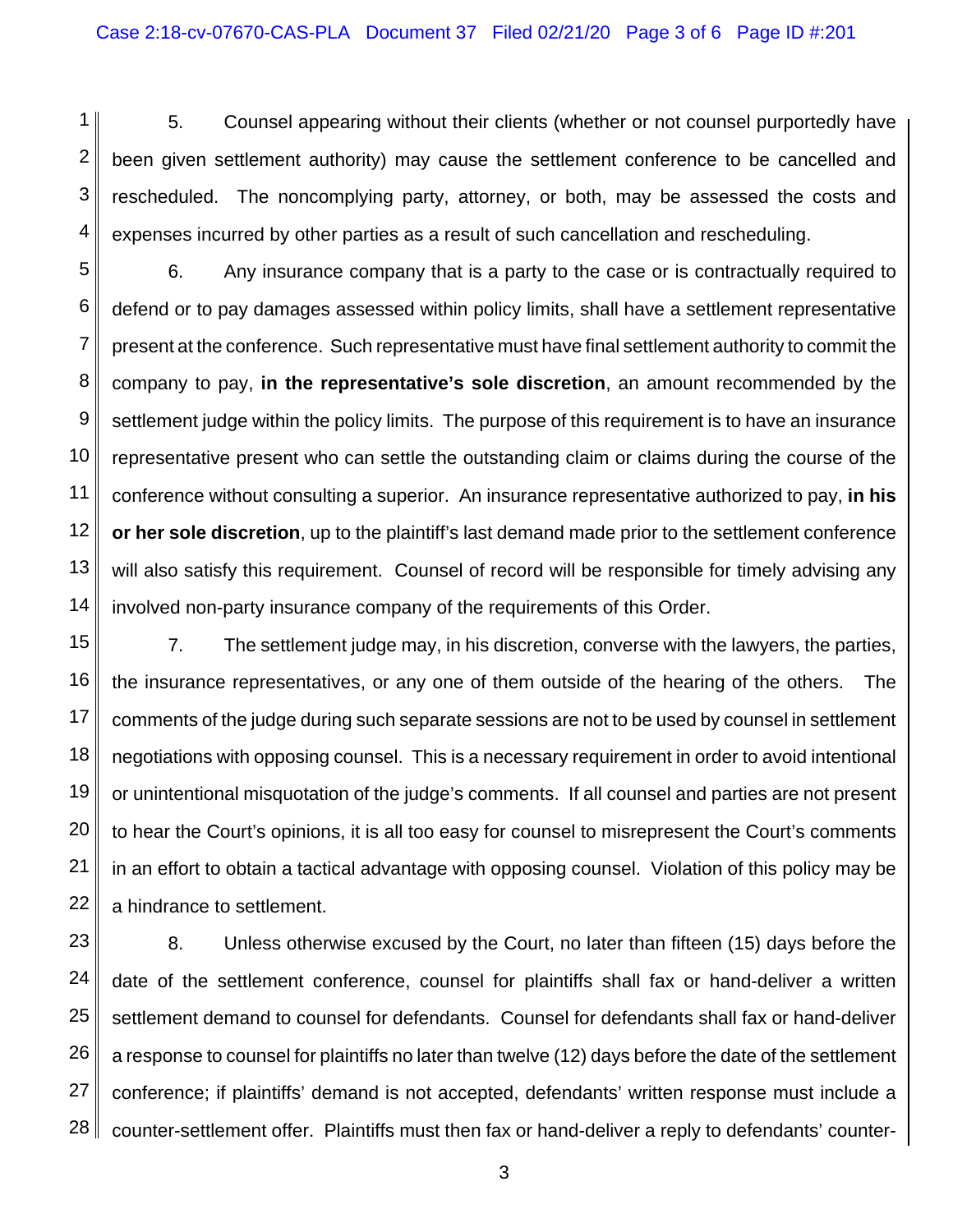1 2 3 4 5 offer no later than nine (9) days before the date of the settlement conference; if defendants' counter-offer is rejected, plaintiffs' reply must contain a counter-settlement demand. All demands and counter-offers must be accompanied by a brief explanation of the party's settlement proposal. At the Settlement Conference, each party shall be fully prepared to discuss all economic and noneconomic factors relevant to a full and final settlement of the case.<sup>2</sup>

6 7 8 9 10 11 12 9. **No later than March 12, 2020, each party shall submit a Confidential Settlement Conference Statement directly to the chambers of Magistrate Judge Abrams** (i.e., chambers' courtesy copy box is located outside of Suite 1200 on the 12<sup>th</sup> Floor) or fax to (213) 894-8534. The statement shall be submitted in a sealed envelope clearly marked confidential, and shall not be filed with the Clerk of the Court or given to opposing counsel; it will not be made part of the case file. The Statement shall be in the form of a letter, and shall not exceed five (5) pages in length. The Statement shall include the following:

13 14

15

16

17

18

19

20

21

22

23

A. A brief statement of the facts of the case, and of the claims and defenses remaining to be tried, including the statutory or other grounds upon which the claims are founded. This statement should identify the major factual and legal issues in dispute, and cite any controlling authorities.

- B. An itemized statement of the damages claimed, and of any other relief sought.
	- C. A history of past settlement discussions, offers and demands.
	- D. A forthright evaluation of the party's likelihood of prevailing on each of its claims and/or defenses.

<sup>24</sup> 25 26 27 28 <sup>2</sup> The Court expects the parties to exchange good faith settlement offers. For the plaintiff, this means offering to settle on terms less favorable than those which the plaintiff reasonably could expect to achieve if plaintiff prevailed at trial, taking into account plaintiff's non-recoupable costs of litigation. For each defendant, this means offering to settle on terms less favorable to such defendant than those such defendant reasonably could expect to achieve if such defendant prevailed at trial, taking into account such defendant's non-recoupable costs of litigation. **The Court also expects that counsel for each party has discussed with his or her client the estimated attorneys' fees, time and costs to be expended if a settlement is not reached.**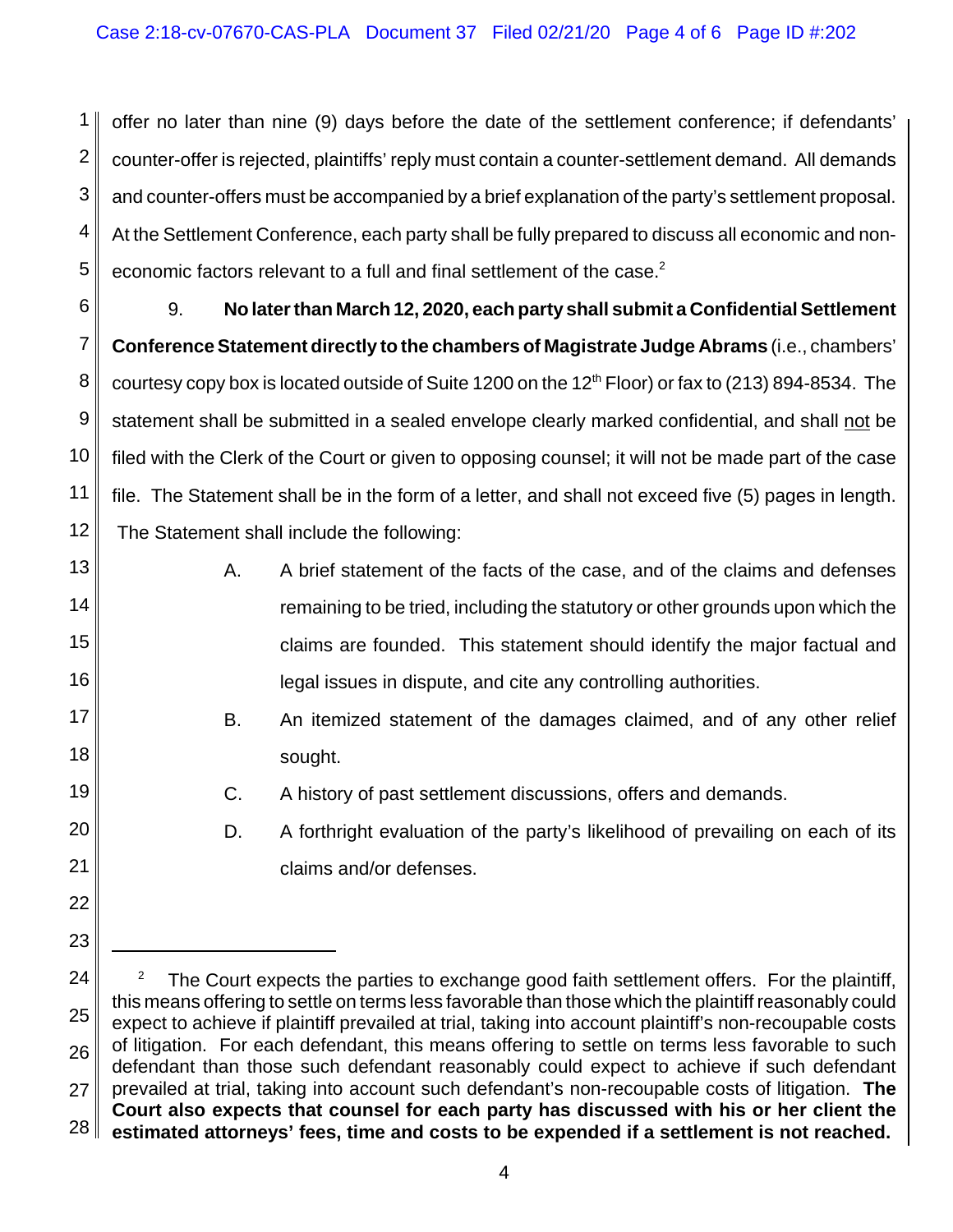- E. The approximate amount of attorney's fees, time and costs expended to date, and an estimate of the fees, time and costs to be expended for (i) further discovery, (ii) pretrial and (iii) trial.
	- F. The party's evaluation of the terms on which the case could be settled **fairly**, **taking into account the litigation position and settlement position of the other side.**

7 8 9 10 11 12 13 14 15 10. If it does not appear to the Court from its review of the parties' Statements that a Settlement Conference at this juncture in the proceedings is likely to result in a settlement of the matter, the Court may order the Settlement Conference off calendar or defer it to a later juncture in the proceedings (e.g., after a pending or anticipated dispositive summary judgment motion is decided). In the event any party believes, in good faith, after the above described steps have been completed, that a settlement conference at this point in the litigation would not be meaningful, the party may contact Judge Abrams' courtroom deputy clerk at (213) 894-7103 and provide her with this information. The Court will then contact the parties to discuss with them how to proceed.

16 17 18 19 20 21 11. Any failure of the trial attorneys, parties or persons with authority to attend the conference may result in sanctions to include the fees and costs expended by the other parties in preparing for and attending the conference. The failure of any party to timely submit a Confidential Settlement Conference Statement in compliance with this Order, or otherwise comply strictly with this Order, may result in the Settlement Conference being ordered off calendar and sanctions being imposed.

22 23 12. Counsel for each party should be prepared to respond to the Court's questions regarding the relevant facts and law, in the presence of all parties and counsel.

24 25 26 27 13. If settlement between any or all parties is reached as a result of the Settlement Conference, it is the responsibility of all counsel to immediately report the settlement to the District Judge's courtroom deputy clerk, as well as to timely memorialize the settlement. See Local Rule 16-14.7.

28 /

1

2

3

4

5

6

5